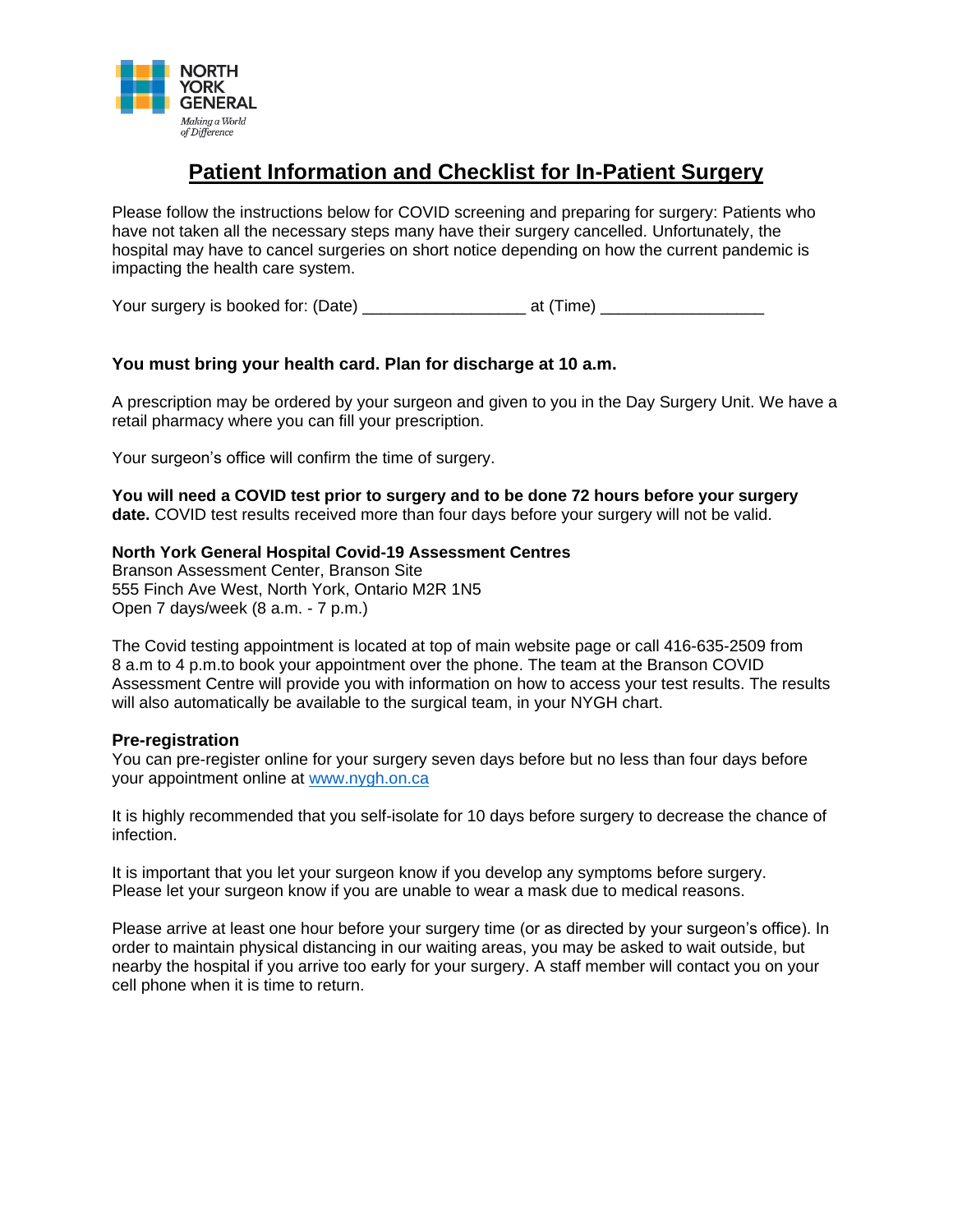

Please note the **South Entrance is for drop off only** and **West Exit for pick up only.** 

All patients, support persons and visitors entering our facilities, will be issued a hospital approved 3-layer mask. Masks/face coverings from outside, are no longer permitted for use at any NYGH site.

While inside the hospital please follow the safety measures in place to protect you:

- Keep a mask on at all times. If you don't have a mask, one will be provided at the entrance.
- Follow physical distancing of 2 meters (6 feet), this includes seating in waiting areas, elevators and line-ups.

#### **INFORMATION ABOUT VISITORS**

In order to protect patients and staff, caregivers are not permitted to accompany patients prior to their surgery at this time. If you require special assistance for your surgery, please contact your surgeon's office and request to have one support person accompany you. This request will only be granted for patients who require assistance. You and your support person will need to show photo identification (i.e. driver's license).

Once the patient is in surgery, the support person should return home or wait nearby the hospital and the care team will communicate by phone.

**One designated visitor** may visit a patient following surgery for a two-hour time slot per day. Please book your visit online at www.nygh.on.ca before arriving at the hospital or by calling the unit:

| 4 West (In-patient Orthopaedic):               | 416-756- 6398 |
|------------------------------------------------|---------------|
| 5N/S and Short Stay Unit (In-patient Surgery): | 416-756- 6395 |

If you are having your operation between 8 a.m. and 1 p.m., your visitor can call the unit to book a visit for late afternoon. If you are having your operation between 1– 4 p.m. your visitor can call the unit for afternoon availability.

Visitors are not permitted to wait in the patient room while the patient is in surgery or in the Post-Anesthesia Care Unit.

Your visitor will need to show photo identification (i.e. driver's license) at the entrance. The visitor must remain the same if return visits are necessary/permitted. The hospital also offers virtual family visits to our patients. A family member or loved-one can schedule a virtual visit online at [www.nygh.on.ca](http://www.nygh.on.ca/)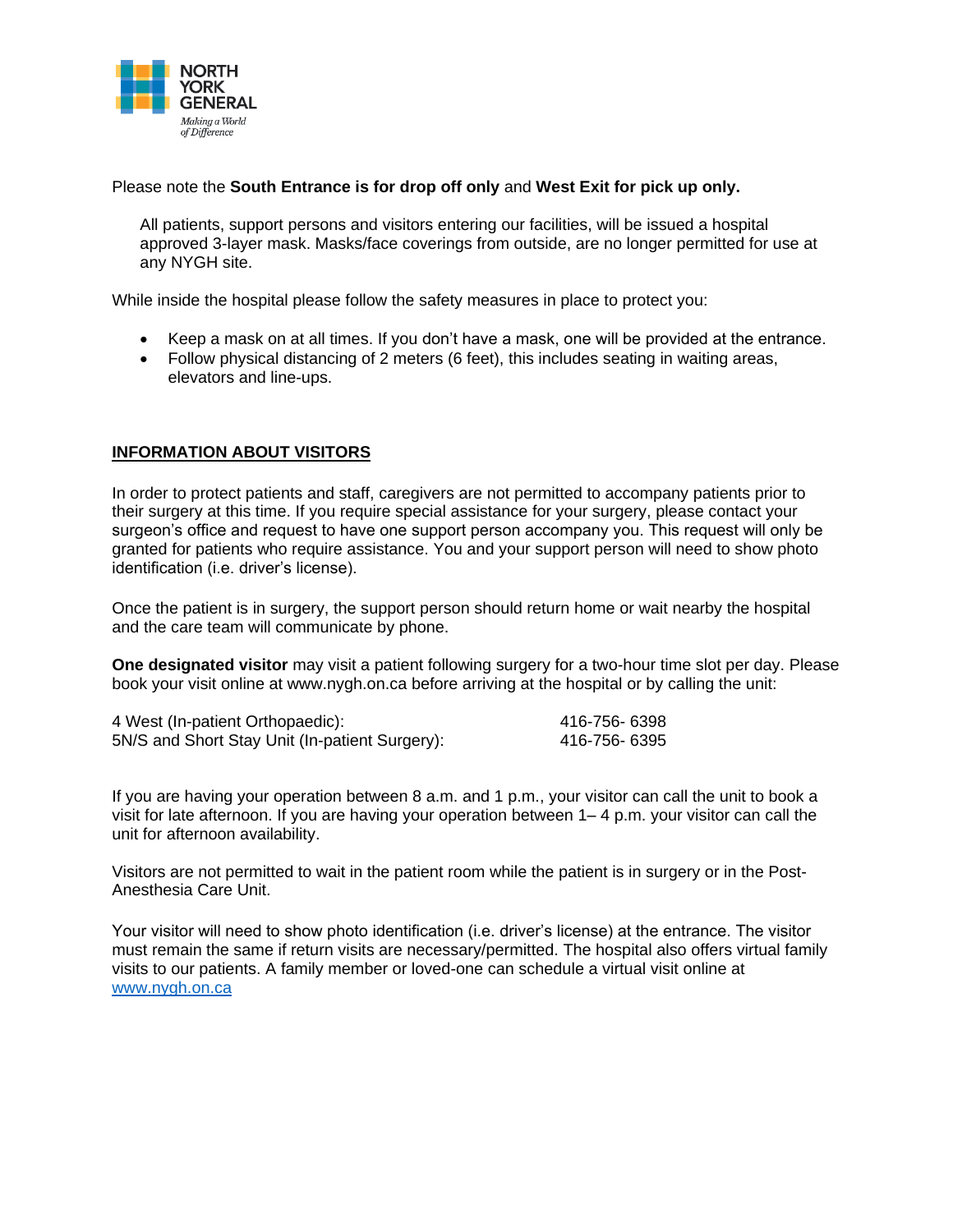

## **CHECKLIST OF INSTRUCTIONS BEFORE SURGERY**

| If your health changes or you develop a cough, cold or fever within a week before your surgery, call<br>your surgeon as soon as possible.                                                                                                                                                                                                                                 |
|---------------------------------------------------------------------------------------------------------------------------------------------------------------------------------------------------------------------------------------------------------------------------------------------------------------------------------------------------------------------------|
| You can pre-register online for your surgery up to seven days before but no less than four days your<br>appointment at www.nygh.on.ca                                                                                                                                                                                                                                     |
| Do not eat after midnight the night before your surgery (including gum, candy or lozenges). You can<br>have 1-2 cups (500ml max) of one of the following clear liquids only: apple juice, ginger ale, water,<br>black tea or black coffee up to 4 HOURS before your surgery (no milk or cream). You may brush<br>your teeth.                                              |
| If these guidelines are not followed, your surgery may be delayed or cancelled for safety reasons.                                                                                                                                                                                                                                                                        |
| Please stop all anti-inflammatory drugs (i.e. Advil, aspirin, naproxen) three (3) days before<br>surgery unless told otherwise by your surgeon or anaesthesiologist. Tylenol (acetaminophen) is<br>OK prior to surgery.                                                                                                                                                   |
| Please stop all vitamins, supplements, and herbal and green teas seven (7) days before surgery.                                                                                                                                                                                                                                                                           |
| Bring hand sanitizer for your bedside.                                                                                                                                                                                                                                                                                                                                    |
| Do not apply body lotion, make-up, nail polish, or perfumes on the day of surgery.                                                                                                                                                                                                                                                                                        |
| No hair removal from the operative site seven (7) days before surgery. Doing so can increase your<br>risk of infection.                                                                                                                                                                                                                                                   |
| Please leave valuables at home. The hospital is not responsible for personal items i.e. jewelry,<br>money, mobility aids, hearing aids, phones, computers, dentures, or glasses. If you wear contact<br>lenses, please bring your lens holder with you or wear your glasses. If you use bring in a mobility<br>aid, please label it with your name and bring it with you. |
| Please bring toiletries (i.e. soap, toothbrush, toothpaste) and tissues. These items are not supplied<br>by the hospital. Please bring slippers, a robe and pajamas.                                                                                                                                                                                                      |

#### **BRING YOUR HEALTH CARD. PLAN FOR DISCHARGE AT 10:00 AM.**

Additional instructions for orthopaedic joint surgery patients only: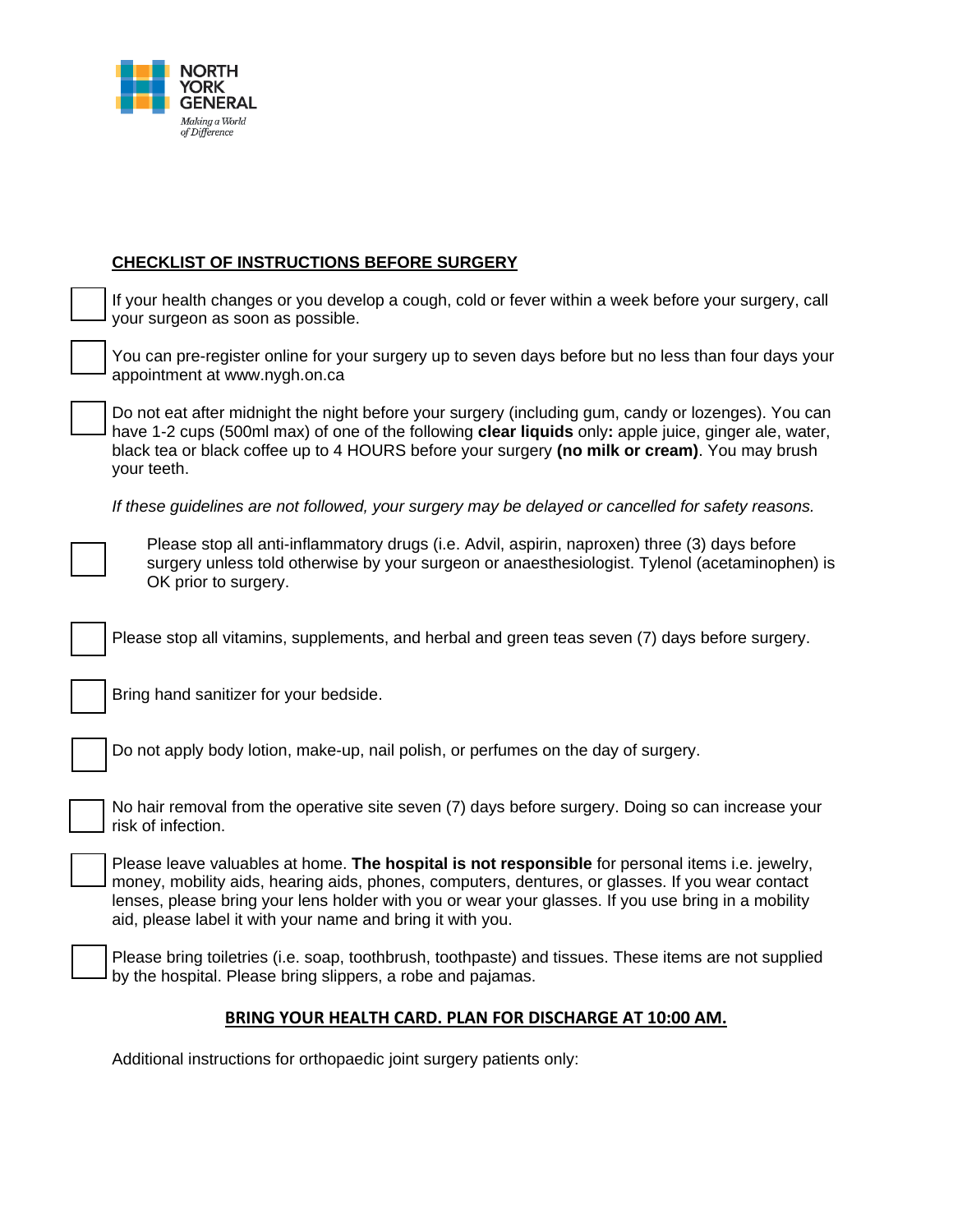

If you are having joint surgery, do not have any dental work one (1) month before surgery and wait until three (3) months after your surgery.

Do not have any injections into your joint between 3-6 months before your surgery (check with your surgeon.*)*